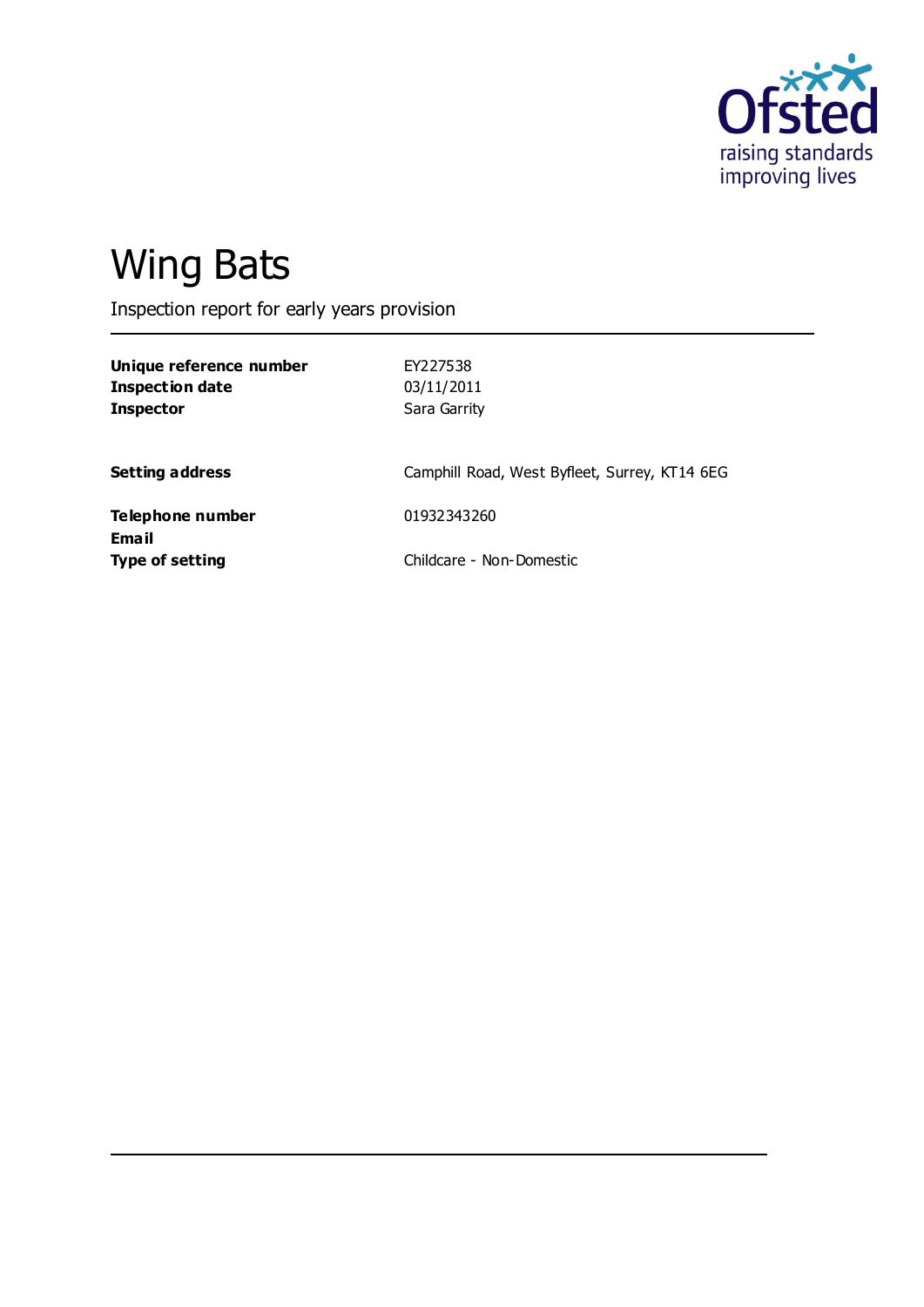The Office for Standards in Education, Children's Services and Skills (Ofsted) regulates and inspects to achieve excellence in the care of children and young people, and in education and skills for learners of all ages. It regulates and inspects childcare and children's social care, and inspects the Children and Family Court Advisory Support Service (Cafcass), schools, colleges, initial teacher training, work-based learning and skills training, adult and community learning, and education and training in prisons and other secure establishments. It assesses council children's services, and inspects services for looked after children, safeguarding and child protection.

If you would like a copy of this document in a different format, such as large print or Braille, please telephone 0300 123 1231, or email enquiries@ofsted.gov.uk.

You may copy all or parts of this document for non-commercial educational purposes, as long as you give details of the source and date of publication and do not alter the information in any way.

T: 0300 123 1231 Textphone: 0161 618 8524 E: enquiries@ofsted.gov.uk W: [www.ofsted.gov.uk](http://www.ofsted.gov.uk/)

© Crown copyright 2011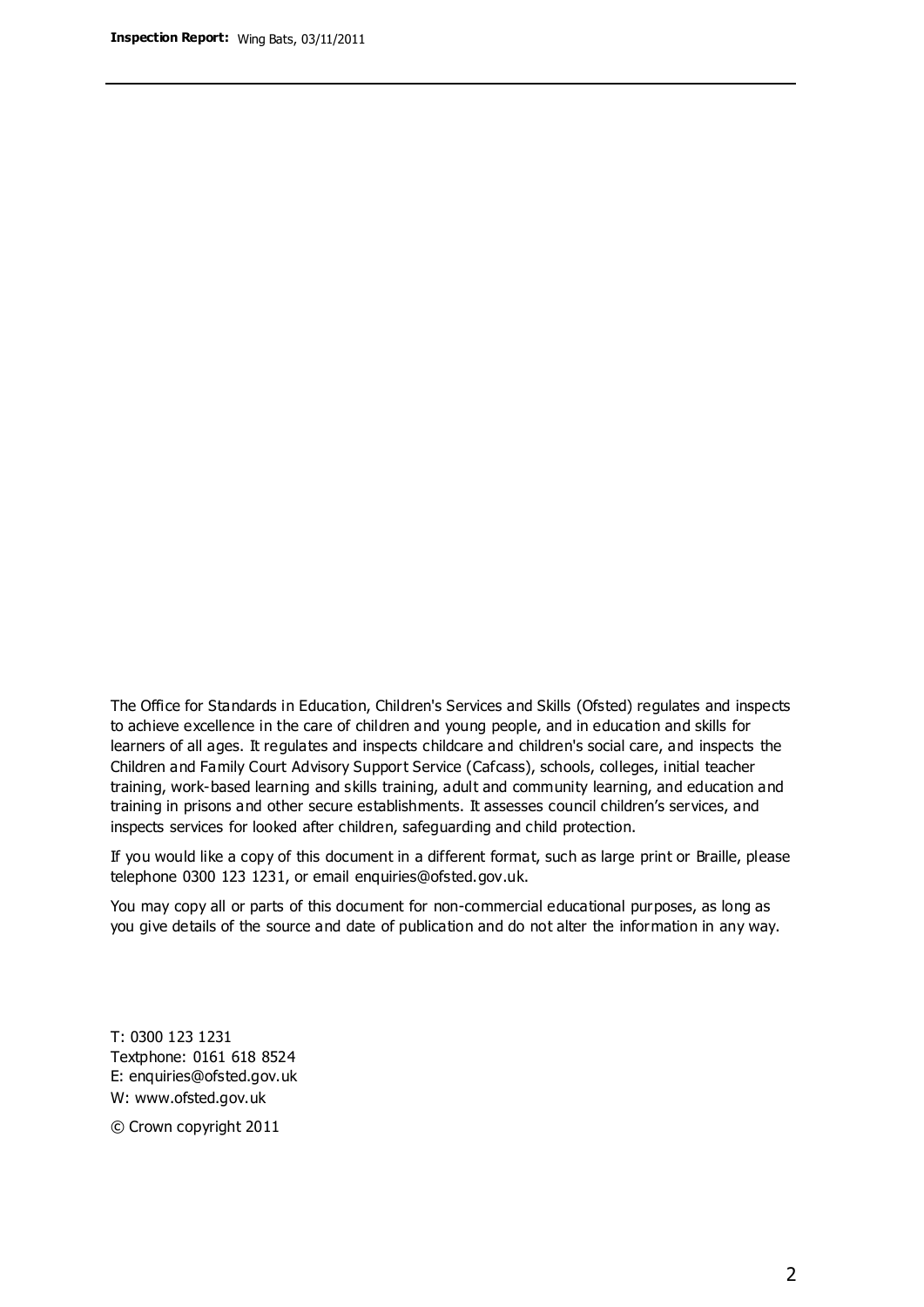## **Introduction**

This inspection was carried out by Ofsted under Sections 49 and 50 of the Childcare Act 2006 on the quality and standards of the registered early years provision. 'Early years provision' refers to provision regulated by Ofsted for children from birth to 31 August following their fifth birthday (the early years age group). The registered person must ensure that this provision complies with the statutory framework for children's learning, development and welfare, known as the *Early* Years Foundation Stage.

The provider must provide a copy of this report to all parents with children at the setting where reasonably practicable. The provider must provide a copy of the report to any other person who asks for one, but may charge a fee for this service (The Childcare (Inspection) Regulations 2008 regulations 9 and 10).

Children only attend this setting before and/or after the school day and/or during the school holidays. The judgements in this report reflect the quality of early years provision offered to children during those periods.

The setting also makes provision for children older than the early years age group which is registered on the voluntary and/or compulsory part(s) of the Childcare Register. This report does not include an evaluation of that provision, but a comment about compliance with the requirements of the Childcare Register is included in Annex B.

Please see our website for more information about each childcare provider. We publish inspection reports, conditions of registration and details of complaints we receive where we or the provider take action to meet the requirements of registration.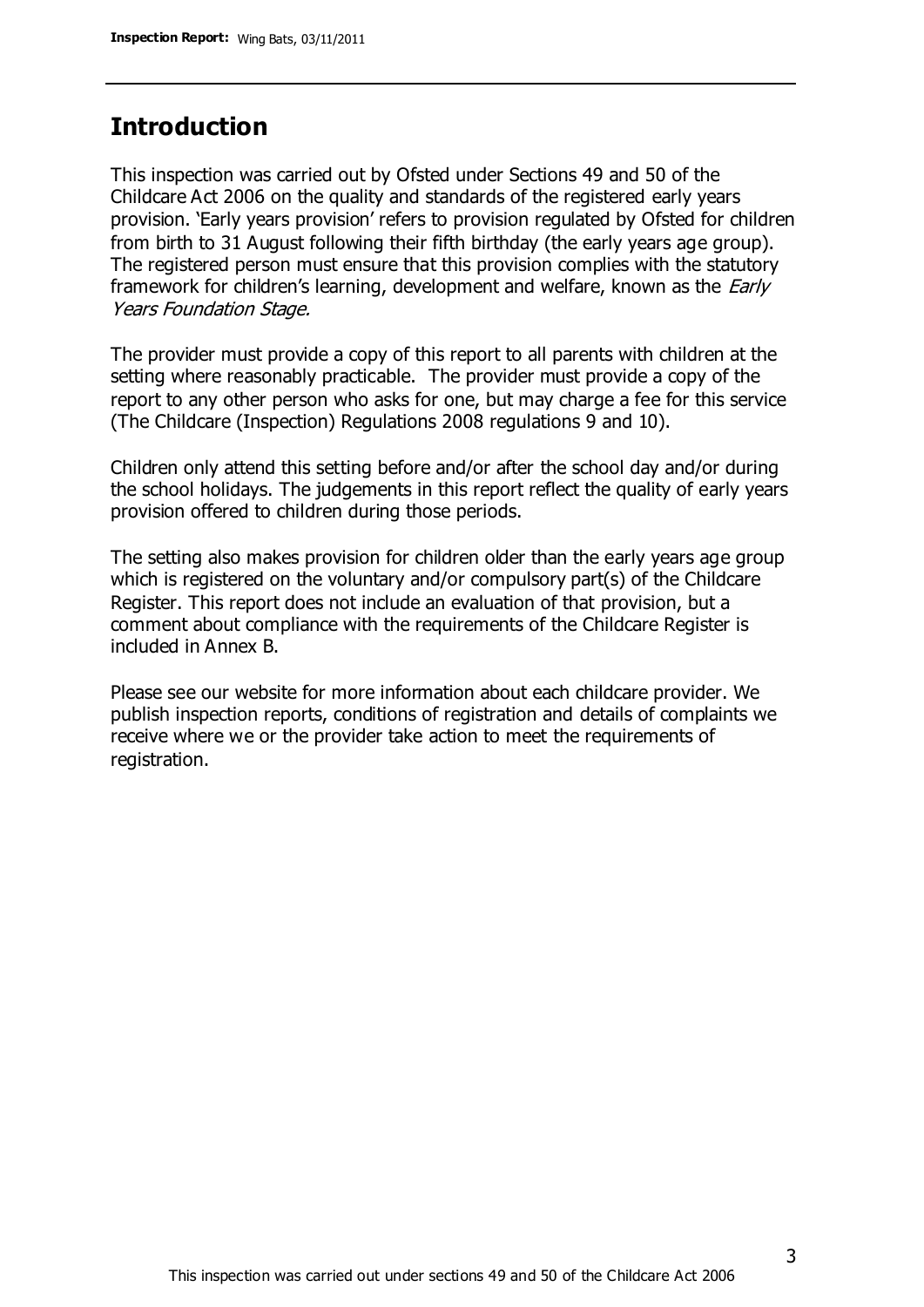# **Description of the setting**

Wing Bats after school club was established in 1995. It is run by a management committee made up of parents and staff from the local school. The club operates from the hall of West Byfleet Infant School, Surrey; it also has sole use of the ICT suite and a secure outside playground and adventure trail. The children attending are mainly drawn from the infant and junior schools on site. However, the club is open to children from other schools and serves the local community. The club is registered on the Early Years Register and the compulsory and voluntary parts of the Childcare Register. A maximum of 40 children may attend the club at any one time. It accepts children from the age of four to 11 years who attend full time education. The club is open Monday to Friday from 3.15pm to 6pm. It operates for 38 weeks of the year during school term time. There are currently 108 children aged from four to 11 years on roll of whom 15 fall within the Early Years Foundation Stage. Children attend for a variety of the sessions on offer. It supports children with special educational needs and/or disabilities and children who are learning English as an additional language. The club employs ten staff, five of whom hold relevant National Vocational Qualifications at level 2 or 3, with one working towards a Foundation Degree in Early Years. The club receives support from the local authority .

# **The overall effectiveness of the early years provision**

Overall the quality of the provision is outstanding.

The club offers children an extremely welcoming, supportive and secure environment, where they are valued and generally encouraged to have lots of fun, indoors and out. The children are excited and eager to come into the club, and are greeted by enthusiastic staff. The club has a well-established team of staff who demonstrate an extraordinary knowledge of the children's individual interests and needs. The leadership and management of the club are highly effective, and all previous recommendations have been met. The way in which they reflect on their practice is highly impressive and shows an exceptional capacity to maintain continuous improvement. Partnership with parents is exemplary, so helping ensure that all children make outstanding progress at Wing Bats.

# **What steps need to be taken to improve provision further?**

To further improve the high quality early years provision the registered person should consider:

providing more opportunities for the children to take part in physical  $\bullet$ activities inside, especially when it is not possible to access the outside area.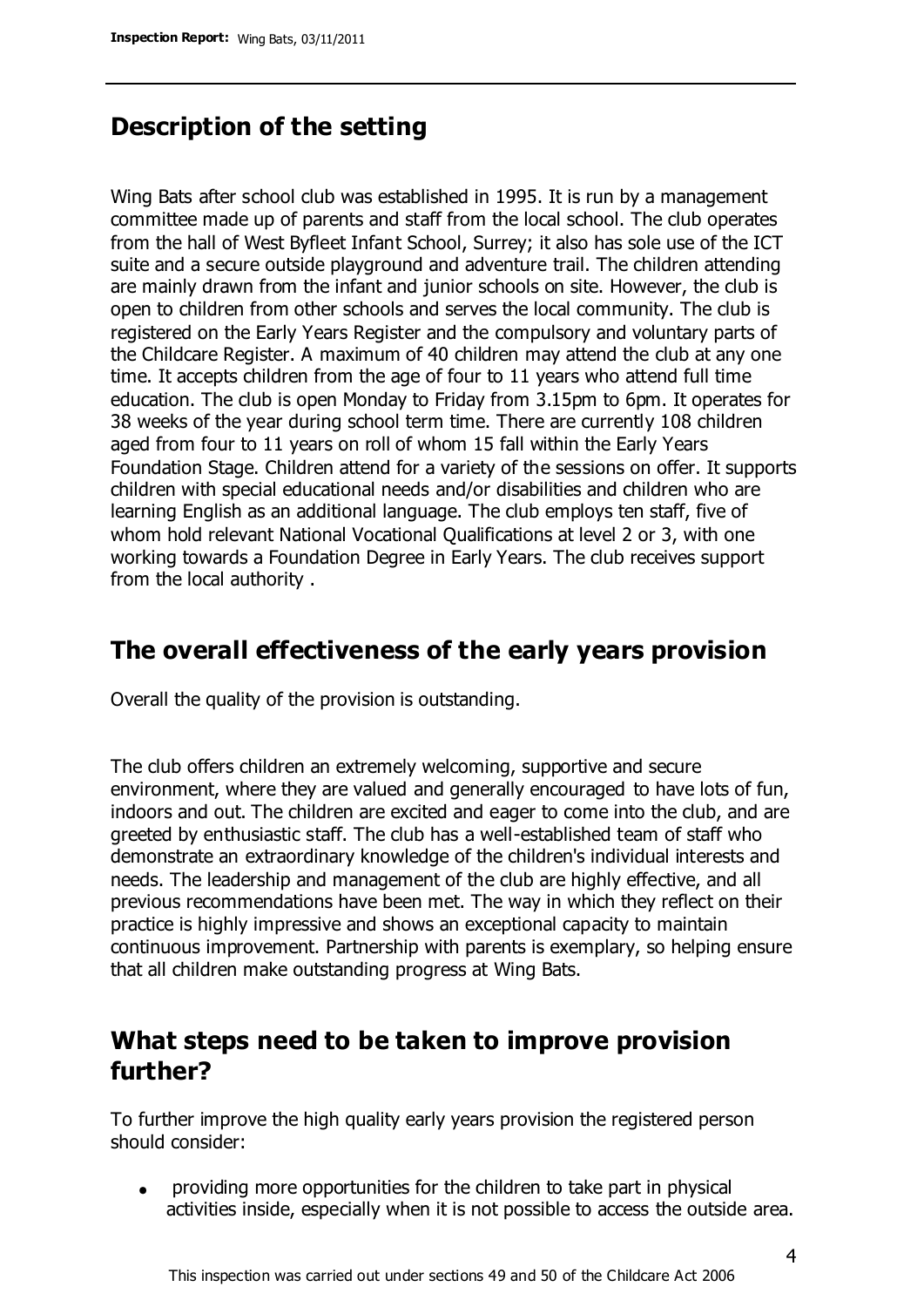# **The effectiveness of leadership and management of the early years provision**

Procedures for safeguarding are highly effective; all records and documents are regularly updated. Information is confidentially stored in accordance with guidelines. The club is highly committed to ensuring the safety of all children and protecting them from harm. All staff receive safeguarding training, regularly update qualifications and undertake additional training, so keeping their knowledge and skills up to date. The club ensures that staff have suitable background checks and extremely robust vetting and recruitment procedures are in place. It operates from the infant hall and benefits from the extensive security features the school has in place. Staff understand and implement policies and procedures for the club as stipulated to keep children safe.

The leadership and management of the club are exceptional. The management committee is extremely supportive and works closely with all staff and parents to identify areas for improvement most successfully. The club staff welcome the support they receive from local authority personnel, who work with them to implement a recognised quality assurance scheme. Staff use this evaluation system highly effectively to drive improvement. The management undertakes 'spot checks' to monitor provision. The staff are exceptionally enthusiastic and focused on ensuring the children enjoy their time at the club. They encourage the children to take ownership of the club by involving them in planning activities and drafting rules to follow, which are displayed on the wall.

There is an excellent variety of resources set out for the children to choose from. Staff rotate these daily and plan the selection to reflect activities and events happening in school and the local community. They demonstrate an excellent knowledge of the children as individuals and build up extremely positive trusting relationships with the children and their families. Such knowledge of individual children and their families leads to staff providing for children's individual requirements extremely well.

Partnerships with other agencies, and links with other early years settings, are outstanding. The club enjoys highly effective communications with the schools it serves especially the infant school, where some of the staff also work. This liaison helps provide high quality continuity of care, as these staff know the children and how they have been during the school day. The club works closely with the school in sharing training, provision and information, which also helps drive improvement successfully.

The relationships the staff have with all parents in the setting are extremely positive. The parents are keen to support the club and volunteer to come in to share skills with the children, as well as volunteering to join the management committee. Excellent communications keep parents informed about their children's progress. Parents benefit from regular detailed discussion with staff when they collect children. Clear, concise newsletters keep parents informed about events and activities that planned.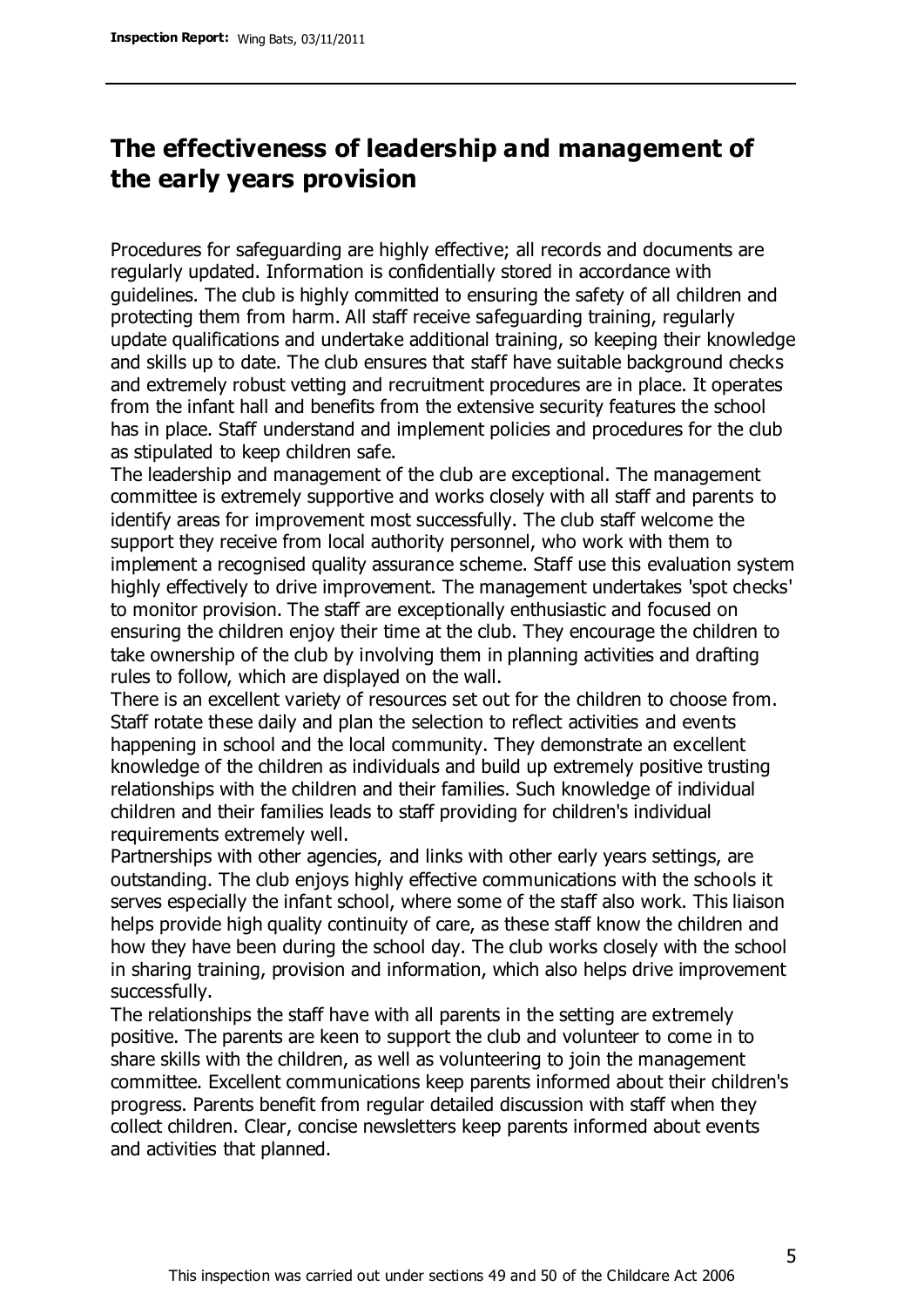# **The quality and standards of the early years provision and outcomes for children**

All staff motivate and inspire the children to achieve their full potential. They are devoted to providing high quality play provision which meets the needs of all children attending. The children make excellent progress and are given a wealth of opportunities to interact with friends and siblings.

The challenging activities and resources enable the children to make countless choices, to extend their learning. There is a strong emphasis on developing children's personal, social and emotional development. Children's confidence helps them to become inquisitive about their environment, exploring and co-operating with others. The play experiences complement those offered by the school. A firework theme is carried on at the club with the children making paper fireworks and discussing the imminent school firework display.

Throughout the session children chat with their friends and the staff and make decisions about what they like to do. Behaviour in the club is exemplary, all children are kind, caring, and willing to help and co-operate in games and activities. The children listen to each other and enquire if friends are feeling alright. They are very aware of how to use tools safely and keep themselves and others safe. Staff offer excellent safety reminders about standing well back when someone is using a hammer, and on how to watch fireworks safely.

The children demonstrate high levels of independence; at snack time they butter their own toast and crumpets, and pour their own drinks. The food at the club is healthy and meets the dietary requirements of the children attending. The staff ensure that all children receive a snack, keeping the kitchen open for children coming into the club from other afterschool activities.. Once they have finished, the children tidy up by scraping plates and placing them in a bowl ready for washing up. This is carried out promptly without the staff having to remind them. There are excellent opportunities for the children to exercise outside using the sports equipment, or through exploring the adventure trail. The dark nights bring new opportunities for the children to investigate, by wearing high visibility jackets and using a variety of torches. Opportunities to exercise inside are not as abundant. The staff are adept at providing stimulating activities that engage children. All are encouraged to try new activities. Staff listen to the children's ideas and extend their learning, for example, by providing wood for children to saw at the work bench.

Staff observe children carefully; praise and encourage them to complete activities, celebrating their achievements with a 'high five'. All children are totally actively involved in their learning. They ask for help with homework or setting up a different computer game in the information and communication technology suite. The younger children seek out others to discuss who is picking them up, then look to staff for a reassuring cuddle and a look out of the window at the dark night. They are immensely inquisitive about the world around them.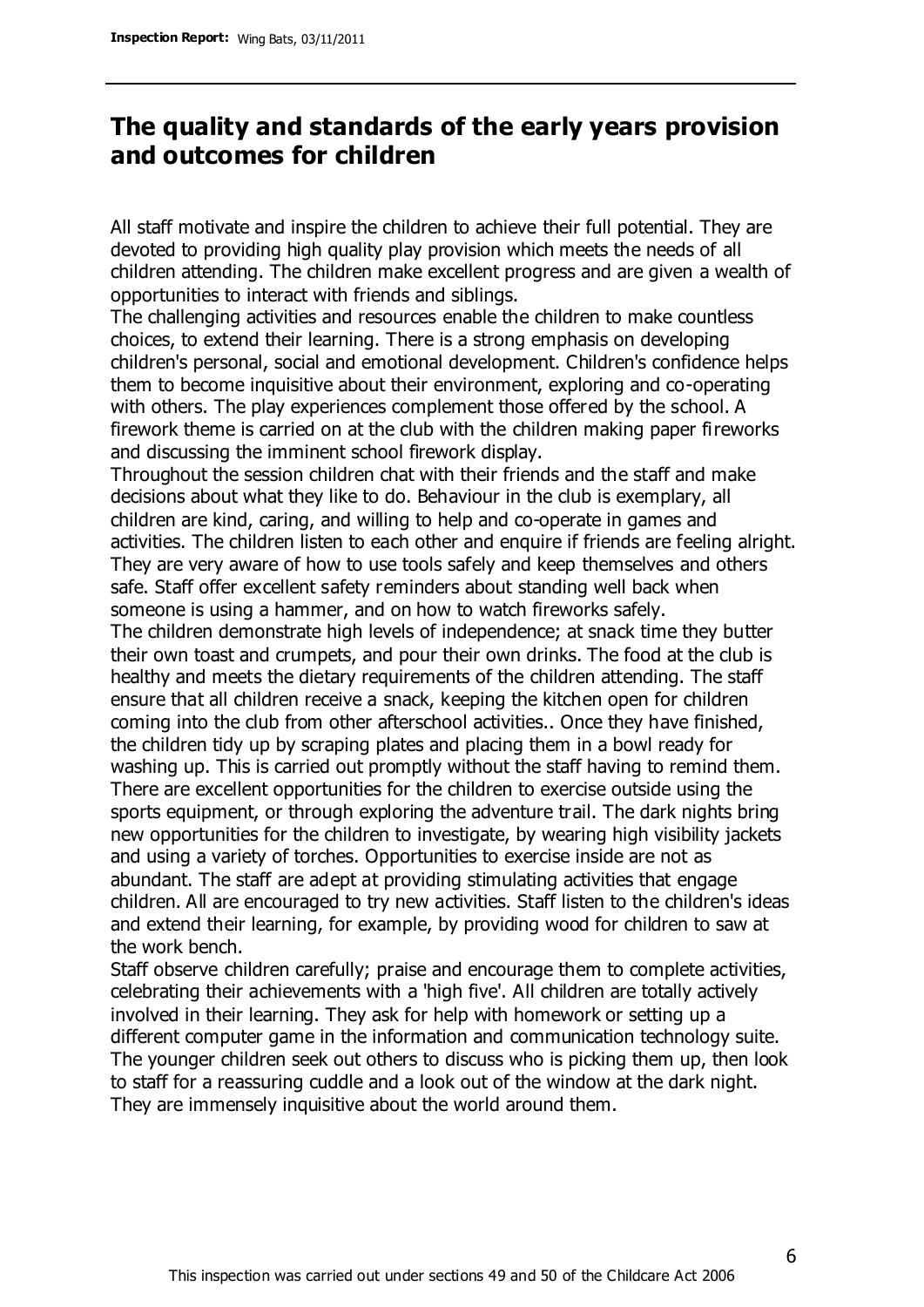# **Annex A: record of inspection judgements**

#### **The key inspection judgements and what they mean**

Grade 1 is Outstanding: this aspect of the provision is of exceptionally high quality Grade 2 is Good: this aspect of the provision is strong Grade 3 is Satisfactory: this aspect of the provision is sound Grade 4 is Inadequate: this aspect of the provision is not good enough

### **The overall effectiveness of the early years provision**

| How well does the setting meet the needs of the      |  |
|------------------------------------------------------|--|
| children in the Early Years Foundation Stage?        |  |
| The capacity of the provision to maintain continuous |  |
| improvement                                          |  |

#### **The effectiveness of leadership and management of the early years provision**

| The effectiveness of leadership and management of the             |  |
|-------------------------------------------------------------------|--|
| <b>Early Years Foundation Stage</b>                               |  |
| The effectiveness of leadership and management in embedding       |  |
| ambition and driving improvement                                  |  |
| The effectiveness with which the setting deploys resources        |  |
| The effectiveness with which the setting promotes equality and    |  |
| diversity                                                         |  |
| The effectiveness of safeguarding                                 |  |
| The effectiveness of the setting's self-evaluation, including the |  |
| steps taken to promote improvement                                |  |
| The effectiveness of partnerships                                 |  |
| The effectiveness of the setting's engagement with parents and    |  |
| carers                                                            |  |

## **The quality of the provision in the Early Years Foundation Stage**

The quality of the provision in the Early Years Foundation Stage | 1

## **Outcomes for children in the Early Years Foundation Stage**

| <b>Outcomes for children in the Early Years Foundation</b>    |  |
|---------------------------------------------------------------|--|
| <b>Stage</b>                                                  |  |
| The extent to which children achieve and enjoy their learning |  |
| The extent to which children feel safe                        |  |
| The extent to which children adopt healthy lifestyles         |  |
| The extent to which children make a positive contribution     |  |
| The extent to which children develop skills for the future    |  |

Any complaints about the inspection or report should be made following the procedures set out in the guidance available from Ofsted's website: www.ofsted.gov.uk